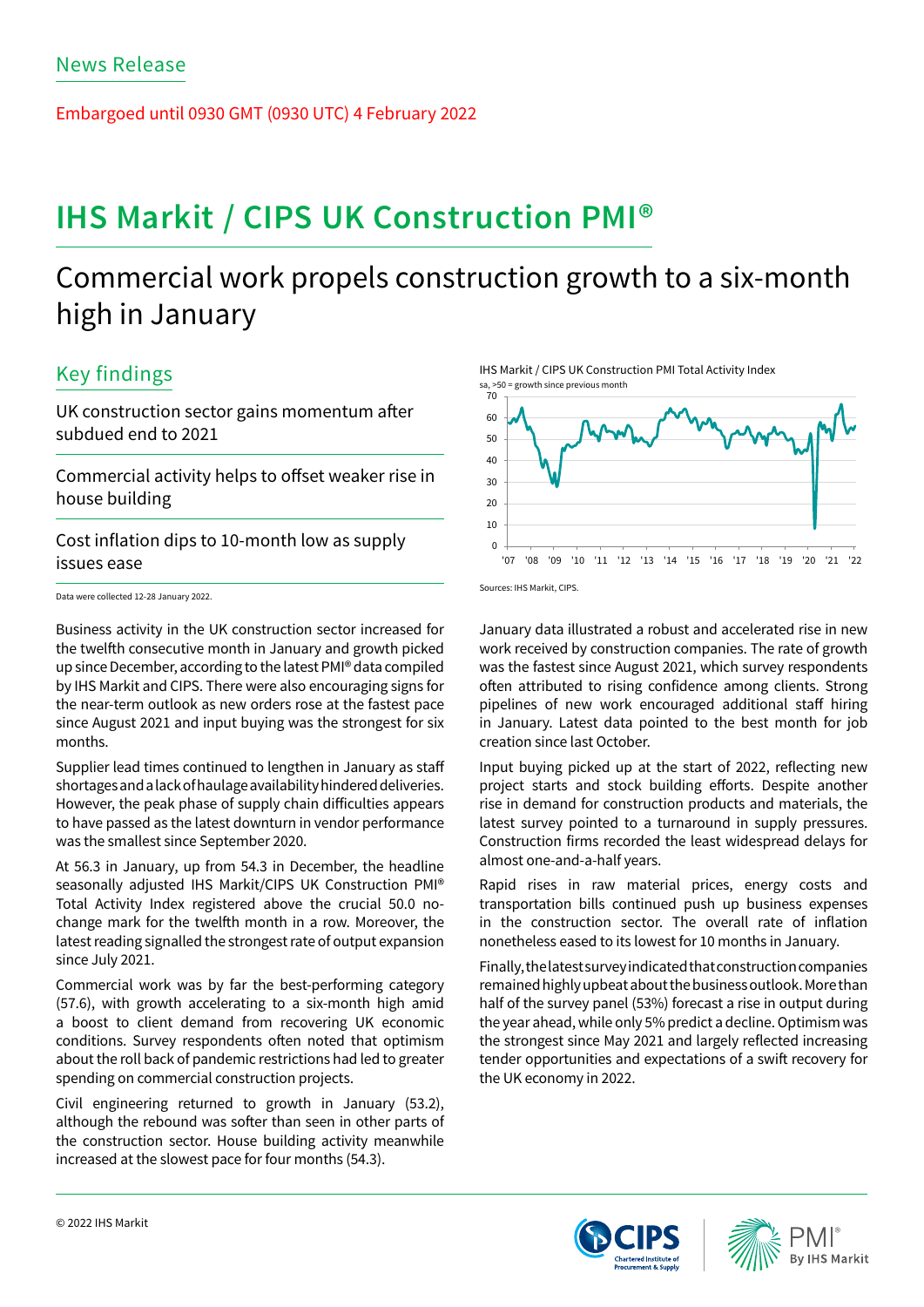Activity Index by sector Residential / Commercial / Civil Engineering



UK Construction PMI Employment Index sa, >50 = growth since previous month



## Comment

### **Tim Moore, Director at IHS Markit, which compiles the survey said:**

*"UK construction companies started the year on a strong footing as business activity picked up speed and new orders expanded to the greatest extent since last August. The composition of growth has become more tilted towards commercial projects as house building lost momentum and civil engineering remained subdued.* 

"Commercial construction activity benefited from fewer *concerns about the Omicron variant and strong business optimism about recovery prospects over the course of 2022.* 

*"Residential work increased at one of the slowest rates since spring 2020, which is an early sign that cost of living concerns and rising interest rates could start to dampen the post-lockdown surge in spending.* 

*"Higher energy, transport and raw material bills led to across the board increases in input prices during January, but fewer supply issues helped ease the overall rate of cost*  inflation to its lowest since March 2021."

### **Duncan Brock, Group Director at the Chartered Institute of Procurement & Supply, said:**

*"Builders enjoyed their best month since July, bouncing back from December's doldrums as opportunities unfurled*  in terms of new orders, job creation and optimism offering *a strong start to 2022.*

*"Pipelines of commercial work snapped back into action*  as businesses were more confident in their investment *decisions and the sector came out on top with the strongest gap in output growth compared to the residential sector in almost six years. Housebuilders became January's laggards raising concerns that higher interest rates and consumer*  inflation could feed into a further slowdown in the coming months as affordability rates are weakened.

*"There was some light at the end of the tunnel where supply chains showed signs of improvement and the best delivery times since September 2020. However, the rapid upturn in activity is putting more pressure on suppliers still in recovery while there are shortages in skilled labour and a lack of reliable transportation adding to their woes. 34% of supply chain managers said their materials were taking longer to arrive and as a result purchasing activity escalated in an*  effort to beat price hikes and shortages."





sa, >50 = growth since previous month